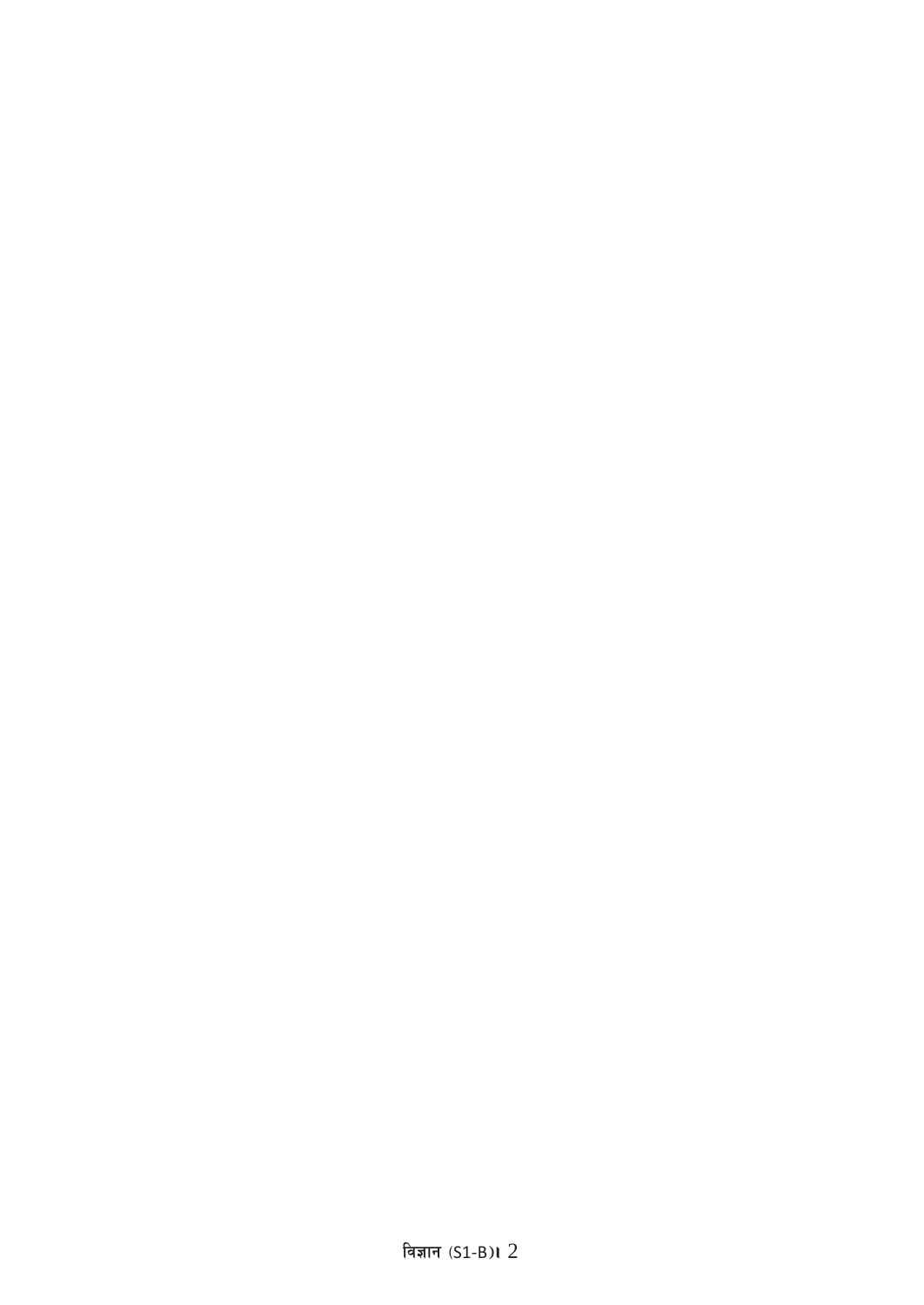## सबै प्रश्नका उत्तर दिनुहोस् ।

| क)             | उपयुक्त शब्द राखी खाली ठाउँ भर्नुहोस् । Fill in the blanks with suitable words.<br>$(5\times1=5)$              |  |  |  |  |  |  |
|----------------|----------------------------------------------------------------------------------------------------------------|--|--|--|--|--|--|
| 9.             | तारामण्डलको सङ्ख्या रहेको छ। The number of constellations is                                                   |  |  |  |  |  |  |
| २.             | हेमाटाइट  धातुको धाउ हो। Hematite is ore of metal.                                                             |  |  |  |  |  |  |
| ३.             | गतिको एस.आइ. एकाइ हो। The SI unit of velocity is                                                               |  |  |  |  |  |  |
| 8 <sub>1</sub> | परमाणुको M सेलमा अधिकतम ओटा इलेक्ट्रोन अटाउन सक्छ ।                                                            |  |  |  |  |  |  |
|                | M shell of atom can accommodate maximum  electrons.                                                            |  |  |  |  |  |  |
| 义.             | हरियो बिरुवाले प्रकाश संश्लेषण कियामाग्याँस बाहिर फाल्दछ ।                                                     |  |  |  |  |  |  |
|                | Green plant releases gas during photosynthesis.                                                                |  |  |  |  |  |  |
|                |                                                                                                                |  |  |  |  |  |  |
| ख)             | ठीक उत्तरमा रेजा चिह्न ( $\sqrt{ }$ ) लगाउनुहोस् । Tick ( $\sqrt{ }$ ) the correct answer.<br>$(18\times1=18)$ |  |  |  |  |  |  |
| ۶.             | नेपालको सबैभन्दा ठूलो राष्ट्रिय निक्ञ्ज कुन हो ? Which is the largest national park of Nepal?                  |  |  |  |  |  |  |
|                | पर्सा राष्ट्रिय निकुञ्ज (Parsa National Park)<br>a)                                                            |  |  |  |  |  |  |
|                | रारा राष्ट्रिय निकुञ्ज (Rara National Park)<br>b)                                                              |  |  |  |  |  |  |
|                | से-फोक्सुण्डो राष्ट्रिय निकुञ्ज (Shey - Phoksundo National Park)<br>$\mathbf{c})$                              |  |  |  |  |  |  |
|                | चितवन राष्ट्रिय निकुञ्ज (Chitwan National Park)<br>$\rm d)$                                                    |  |  |  |  |  |  |
|                |                                                                                                                |  |  |  |  |  |  |
| $\mathcal{Q}$  | ड्राइ सेलमा एमोनियम क्लोराइडको प्रयोग किन गरिन्छ ? Why ammonium chloride is used in dry cell?                  |  |  |  |  |  |  |
|                | विद्युत् विच्छेदन प्रक्रिया सञ्चालन गर्न (To conduct the electrolysis)<br>a)                                   |  |  |  |  |  |  |
|                | पोलराइजेसन असर घटाउन (To reduce the polarization effect)<br>b)                                                 |  |  |  |  |  |  |

- स्थानीय किया घटाउन (To reduce the local effect)  $c)$
- सस्तो मूल्य कायम गर्न (To maintain the low cost)  $d)$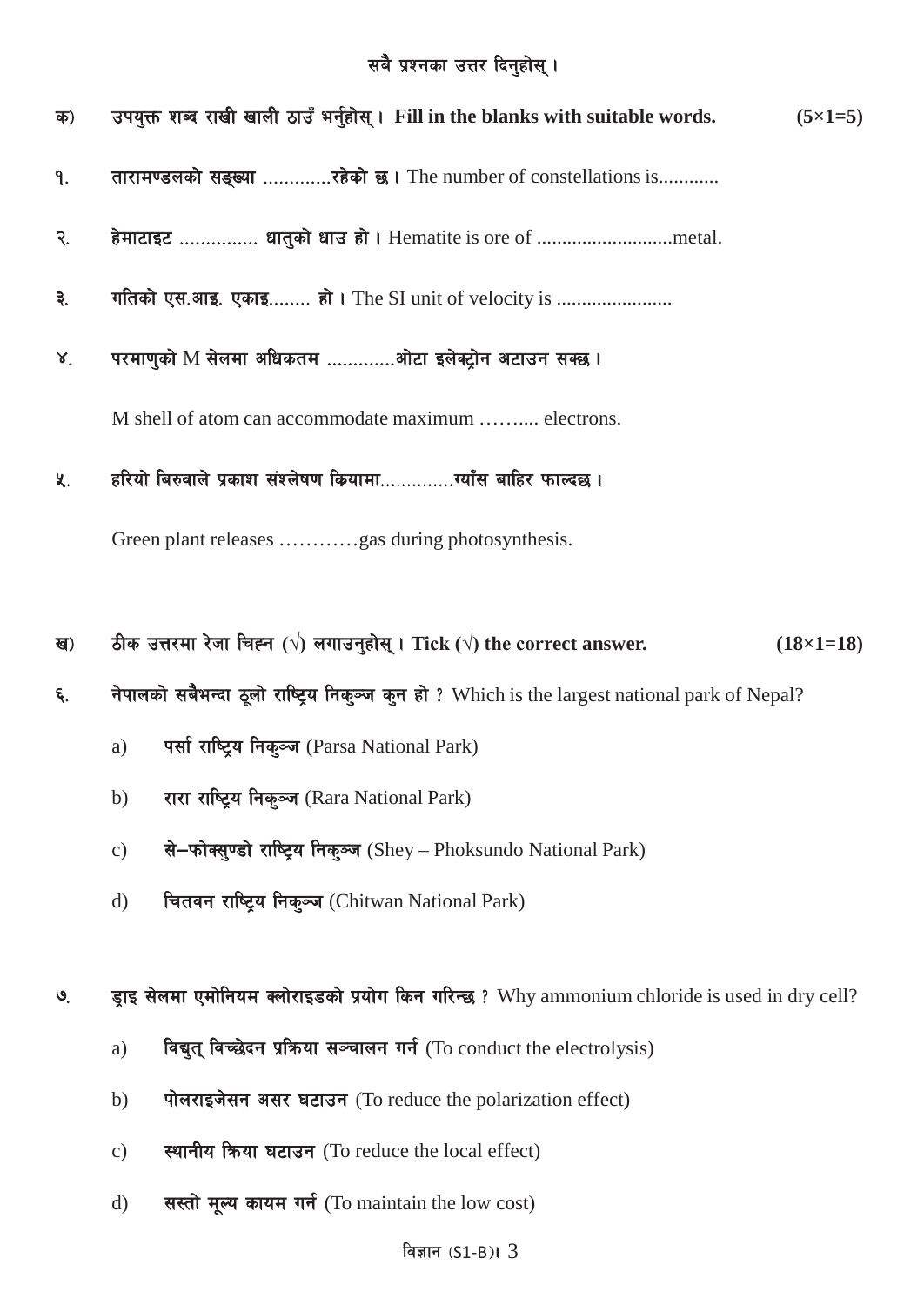### $\,$ द्र. व्यावकामध्ये कुन उपकरणले रासायनिक शक्तिलाई विद्युतीय शक्तिमा रूपान्तरण गर्छ ?

Which of the following instrument converts chemical energy into electrical energy ?

- a) इाइ सेल (Dry cell) b) फोटो सेल (Photo cell)
- c) डाइनामो (Dynamo) d) इन्भर्टर (inverter)

### ९. पृथ्वीको कक्षीय धरातल यसको अक्षसँग कति कोणमा ढल्केको छ ?

At which angle does the orbital plane of the earth remain inclined with its axis ?

- a)  $60.5^{\circ}$  b)  $45.5^{\circ}$
- c)  $65.5^{\circ}$  d)  $66.5^{\circ}$
- $9$ 0. सोडियम तत्वको परमाणमा इलेक्टोन, प्रोटोन र न्युटनको सङ्ख्या कमशः  $11,11,$   $12$  छ भने यसको पारमाणविक भार कति हुन्छ ? What is the atomic weight of sodium if the number of electron, proton and neutron are 11, 11, 12 respectively?
	- a) 23 b) 22
	- c) 21 d) 20
- **11. This question is kept blank.**
- १२. अक्सिजन ग्याँसको आणविक सूत्र कुन हो ? Which is the molecular formula of oxygen gas?
	- $O<sub>2</sub>$ a) 2O b) O
	- $O<sub>3</sub>$ c)  $O_3$  d) O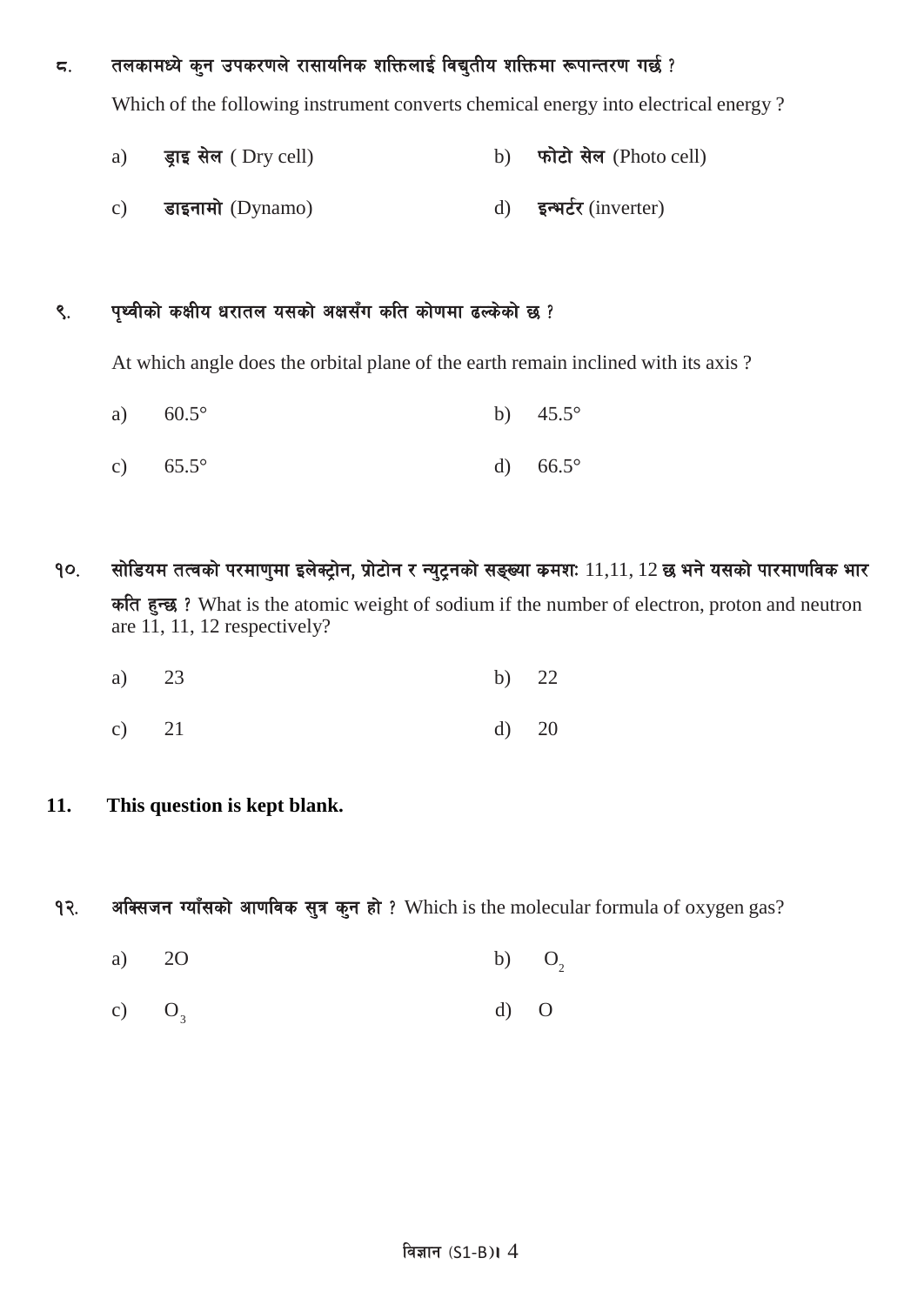#### १३. किन्द्रीकरण दुरी 5 से.मी. भएको कन्केभ ऐनामा ऐनाबाट 7 से.मी. टाढा राखिएको वस्तुको आकृति कस्तो बन्छ ?

What type of image is formed when an object is placed at 7 cm distance from the concave mirror with 5 cm focal length?

- a) anxided in Fig. and in the set of  $R$  and diminished) and diminished)
- b) वास्तविक, उल्टो र वस्तुभन्दा ठूलो (Real, inverted and magnified)
- c) वास्तविक, सुल्टो र वस्तुभन्दा सानो (Real, erect and diminished)
- d) अवास्तविक, उल्टो र वस्तुभन्दा सानो (Virtual, inverted and diminished)

१४. रेन गज के को मापनका लागि प्रयोग गरिन्छ ? What quantity is measured by rain gauge?

- a) वर्षा (Rain) and the b) वायुको दिशा (Wind direction)
- c) वायुमण्डलीय चाप (Atmospheric Pressure) d) तापक्रम (Temperature)

#### **15. This question is kept blank.**

### १६. अम्लिय वर्षा गराउन भूमिका खेल्ने मुख्य ग्याँस तलकामध्ये कुन हो ?

Which of the following gas plays main role for acid rain?

- a) पानीको वाफ (Water vapour)
- $b)$  सल्फर डाइअक्साइड (Sulphur dioxide)
- c) क्लोरोफ्लोरो कार्वन (Cholorofluoro Carbon)
- d) ओजन (ozone)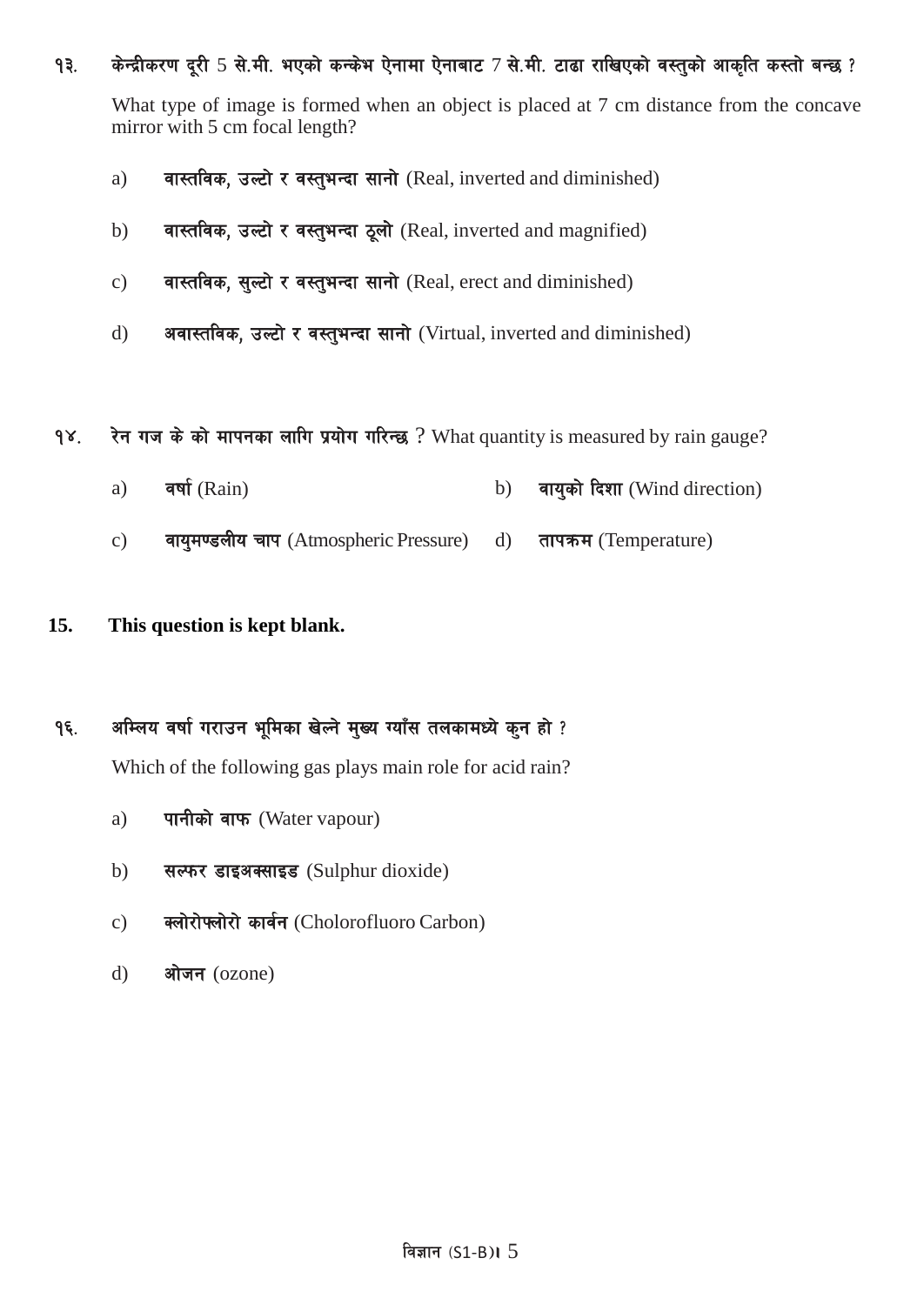१७. तलकामध्ये अनविकरणीय प्राकृतिक स्रोतको उदाहरण कुन हो ?

Which of the following is an example of non-renewable natural resource?

- a) जङ्गल (Forest) b) खनिज (Minerals)
- c) पानी (Water)  $d$ ) हावा (Air)

 $95.$  प्रकाश संश्लेषण कियाका लागि महत्वपूर्ण तत्व कुन हो ? Which is the important factor for photosynthesis?

- a)  $\pi \pi$  (Heat) b)  $\pi \pi$  (Light)
- c) चाप (Pressure) d) चिसो (Cold)

### १९. जीवित कोषहरूमा मात्र प्रजनन् गर्न सक्ने अत्यन्तै सानो सूक्ष्म जीव कुन हो ?

Which is the microscopic agent that replicates only inside the living cells of other organisms?

| a)              | अमिवा (Amoeba)          | b) भाइरस (Virus)   |
|-----------------|-------------------------|--------------------|
| $\mathcal{C}$ ) | व्याक्टेरिया (Bacteria) | d) हाइड्रा (Hydra) |

### २०. सल्फरको परमाणुमा कतिओटा प्रोटोन हुन्छन् ?

How many protons are there in an atom of Sulpher?

- a) 13 b) 14
- c) 15 d) 16
- $Q$ ? (2) 2013 13 20 2015 10 2015 4 2015 10 diagonal profile of the cream of  $S$ What amount of energy is required to lift a stone of 3kg up to 4m height?
	- a) 110J b) 120J
	- c) 125J d) 126J

#### विज्ञान  $(S1-B)$ । 6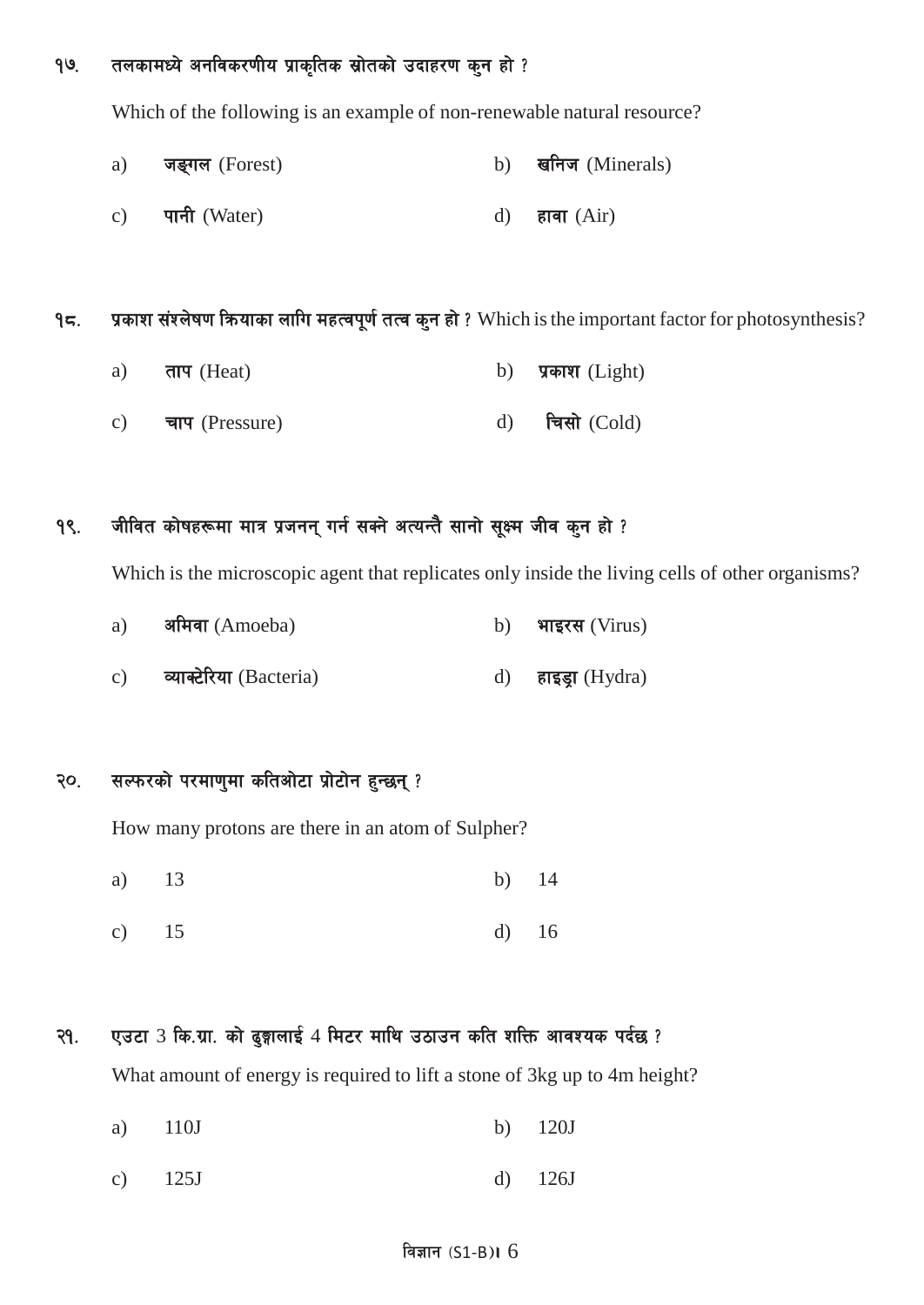#### २२. तलकामध्ये स्ट्याण्डर्ड वायुमण्डलीय चाप कुन हो ?

Which of the following is the standard atmospheric pressure?

- a) 740 mmHg b) 750 mmHg
- c) 760 mmHg d) 770 mmHg

#### २३. साधारण यन्त्रको कार्यक्षमता पत्ता लगाउने सूत्र के हो ?

Which of the following is the formula to find the efficiency of simple machine?

- a)  $\vec{s}$  इन्पुट कार्य = आउटपुट कार्य (Input work = output work)
- $\text{b)}$  यान्त्रिक फाइदा ⁄ गति अनुपात  $\times\,100\%$  ( $\frac{\text{Mechanical advantage}}{\text{Velocity ratio}}\times 100\%$ )
- c) लोड/इफोर्ट (Load/Effort)
- d) लोड दुरी/इफोर्ट दुरी ( $\frac{\text{Load distance}}{\text{Effort distance}}$ )

### २४. दई ओटा गाडीहरू समान गतिमा एउटै दिशामा गइरहेका छन् भने त्यस्तो अवस्थामा गाडीको सापेक्षित गति कति

हुन्छ ? If two vehicles are moving with uniform velocity in the same direction, what will be the expected relative velocity?

- a)  $\pi$   $\pi$   $\frac{1}{2}$   $\pi$   $\frac{1}{2}$   $\frac{1}{2}$   $\frac{1}{2}$   $\frac{1}{2}$   $\frac{1}{2}$   $\frac{1}{2}$   $\frac{1}{2}$   $\frac{1}{2}$   $\frac{1}{2}$   $\frac{1}{2}$   $\frac{1}{2}$   $\frac{1}{2}$   $\frac{1}{2}$   $\frac{1}{2}$   $\frac{1}{2}$   $\frac{1}{2}$   $\frac{1}{2}$   $\frac{1}{2}$   $\frac{1}{2}$   $\frac$
- b) गति दुई गुणा घट्छ (Velocity decreases by two times)
- c) गति समान हुन्छ (Velocity will be uniform)
- d) गति शन्य हुन्छ (Velocity will be zero)

#### २५. पदार्थको घनत्व मापन गर्न तलकामध्ये कुन एकाइ प्रयोग गरिन्छ ?

Which of the following units is used to measure the density of substances?

- a)  $Kg/m^2$  b)  $gm/cm^2$
- c)  $Kg/m<sup>3</sup>$  d)  $Kg$

#### विज्ञान  $(S1-B)$ । 7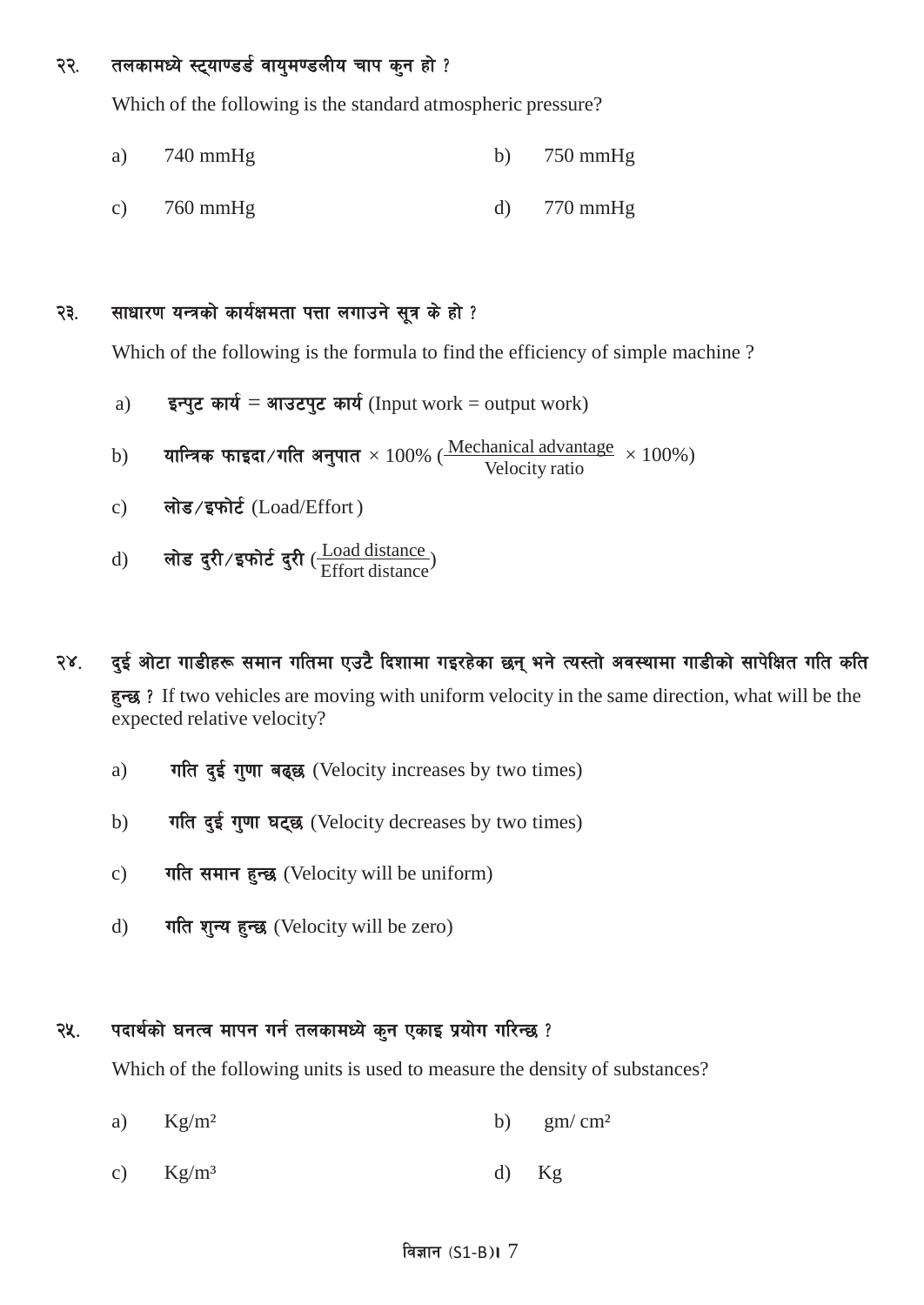ग) प्रत्येक प्रश्नको उत्तर लेख्नुहोस् ।

**Write** the answer of each question.  $(5 \times 1 = 5)$ 

### २६. रक्तसञ्चार प्रणालीको एक कार्य उल्लेख गर्नुहोस् ।

Mention one major function of Circulatory system.

२७. नेपालमा पाइने कुनै २ ओटा लोपोन्मुख स्तनधारीहरूको नाम उल्लेख गर्नुहोस् ।

Mention any two endangered mammals found in Nepal.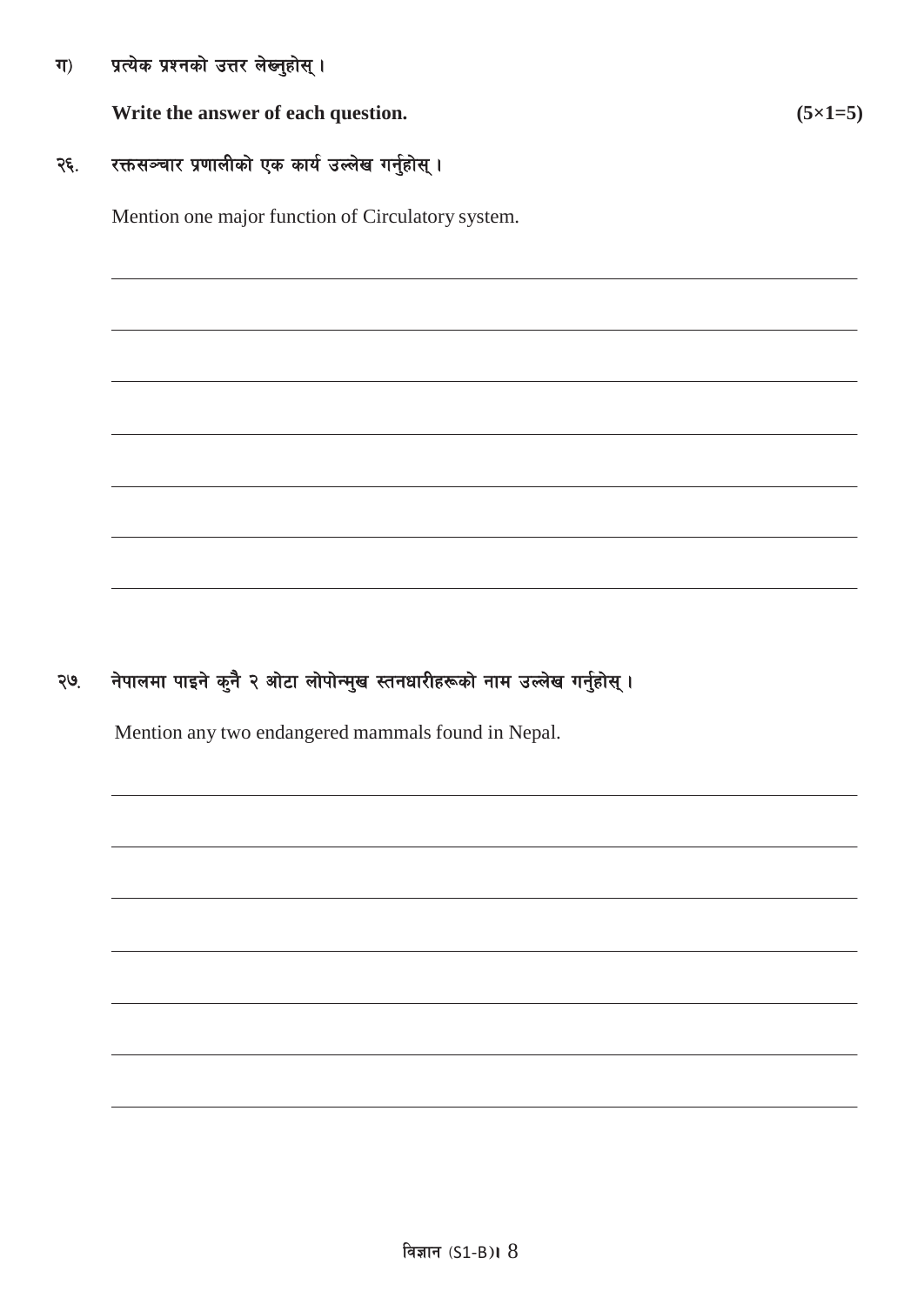#### अल्कोहल र पानीको मिश्रणबाट यसका अवयवहरूलाई छुट्याउन कुन विधिको प्रयोग गर्नुपर्छ ? २८.

Which method is used to separate the components of the mixture of alcohol and water?

#### फूलको कुन भागमा परागकणहरू बन्दछन्? २९.

In which part of flower pollen grains are formed?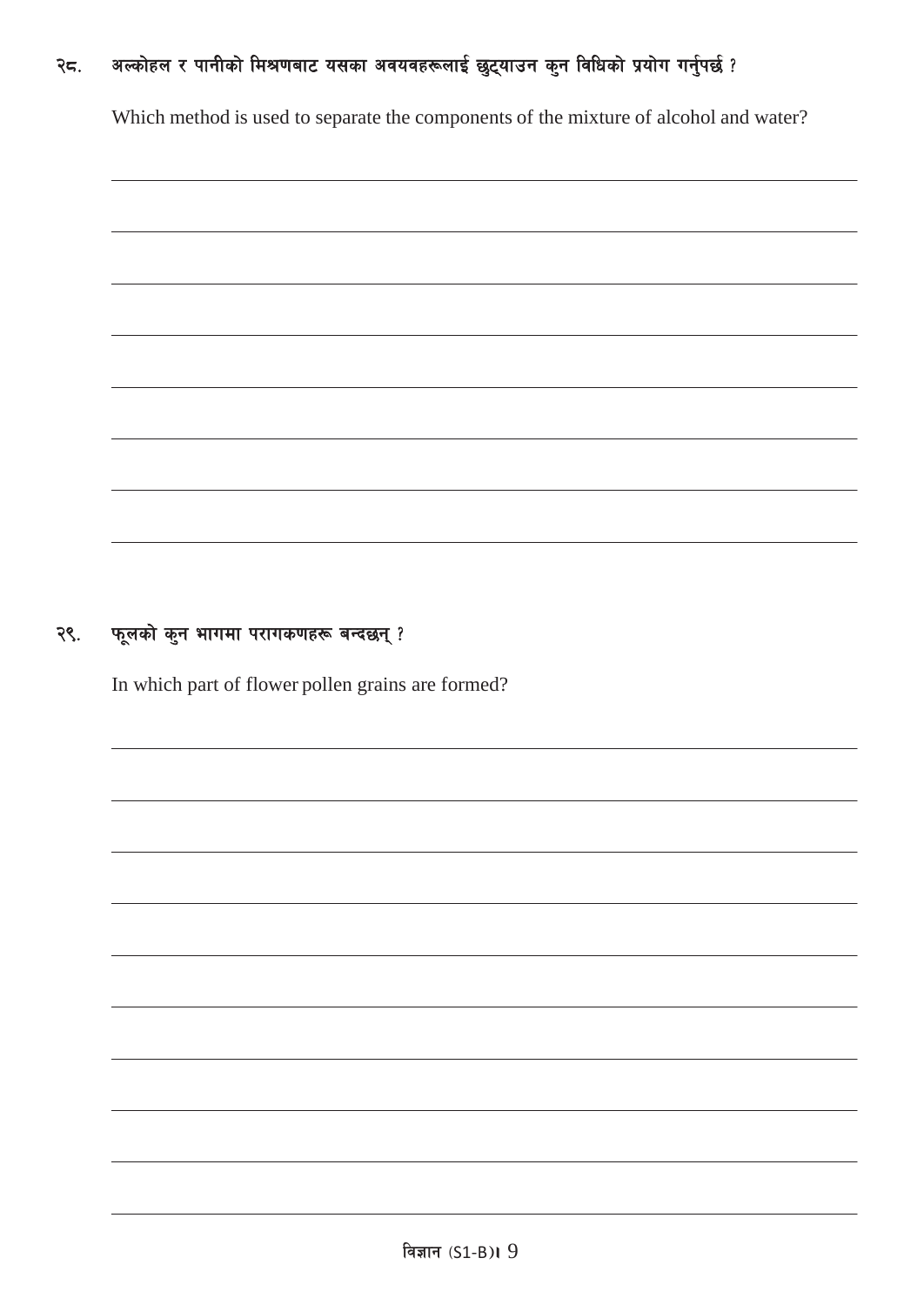#### ५० मिटरको उचाइमा भनुण्ड्याइएको भकुण्डोमा कुन शक्ति रहेको हुन्छ ?  $30<sub>1</sub>$

What type of energy is stored in a ball hanging at 50 m high?

#### प्रत्येक प्रश्नको उत्तर लेख्नुहोस् । ঘ)

Write the answer of each question.

 $(7\times2=14)$ 

#### थर्मोमिटरमा अल्कोहलको सट्टा पारोको प्रयोग गर्दा हुने दुईओटा फाइदाहरू लेख्नुहोस् ।  $39.$

Write any two advantages of using mercury as thermometric liquid instead of alcohol.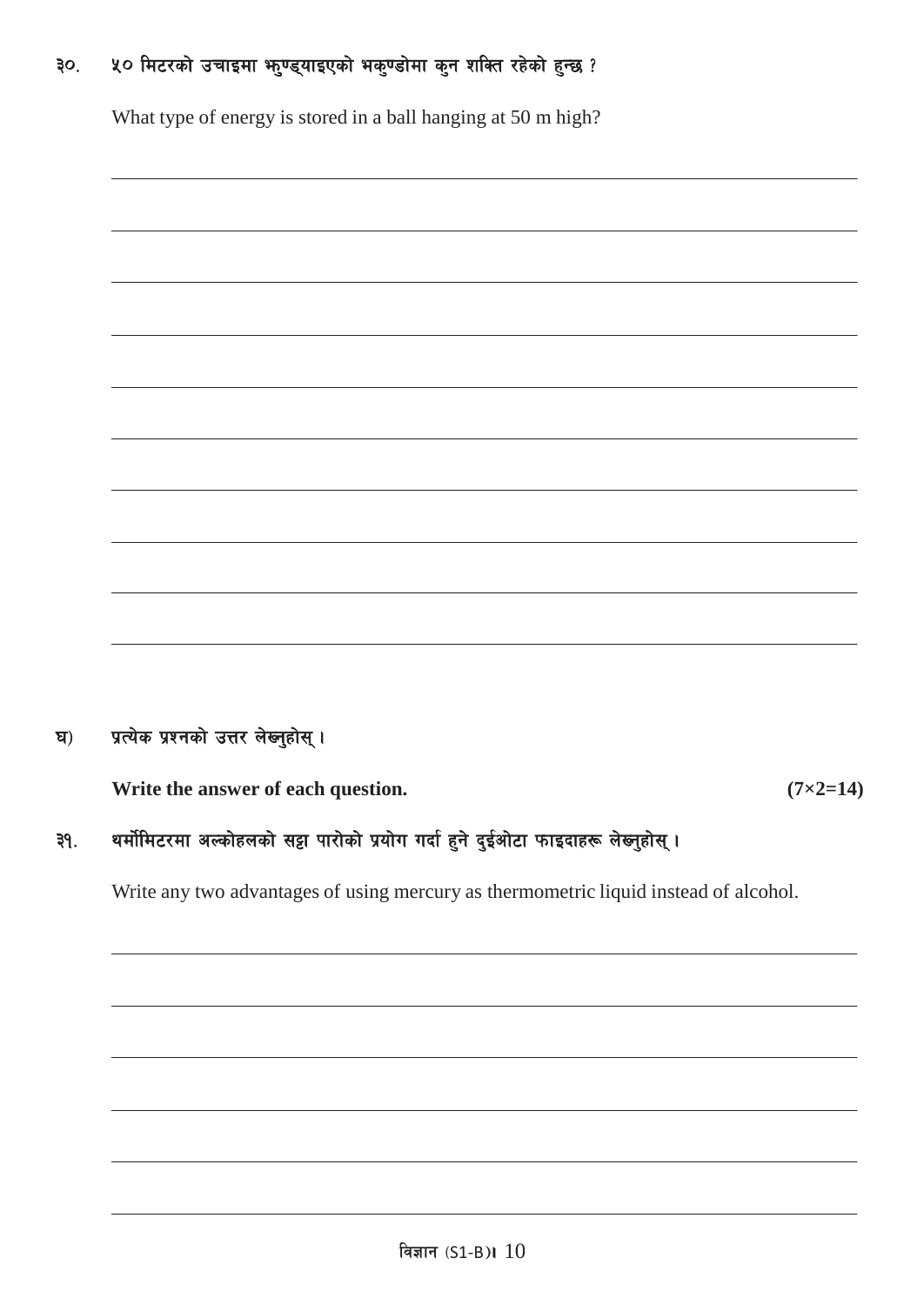## ३२. यस सौर्यमण्डलका अरू ग्रहहरूमा जीवहरू छैनन् । पृथ्वीमा मात्र जीव हुनुका कुनै दुई ओटा कारणहरू उल्लेख गर्नुहोस् $\,$ ।

There is no existence of life on other planets of solar system. Mention any two reasons behind the existence of life only on the Earth.

## ३३. वाँदी धातुका दुई उपयोग उल्लेख गर्नुहोस् ।

Mention two uses of silver metal.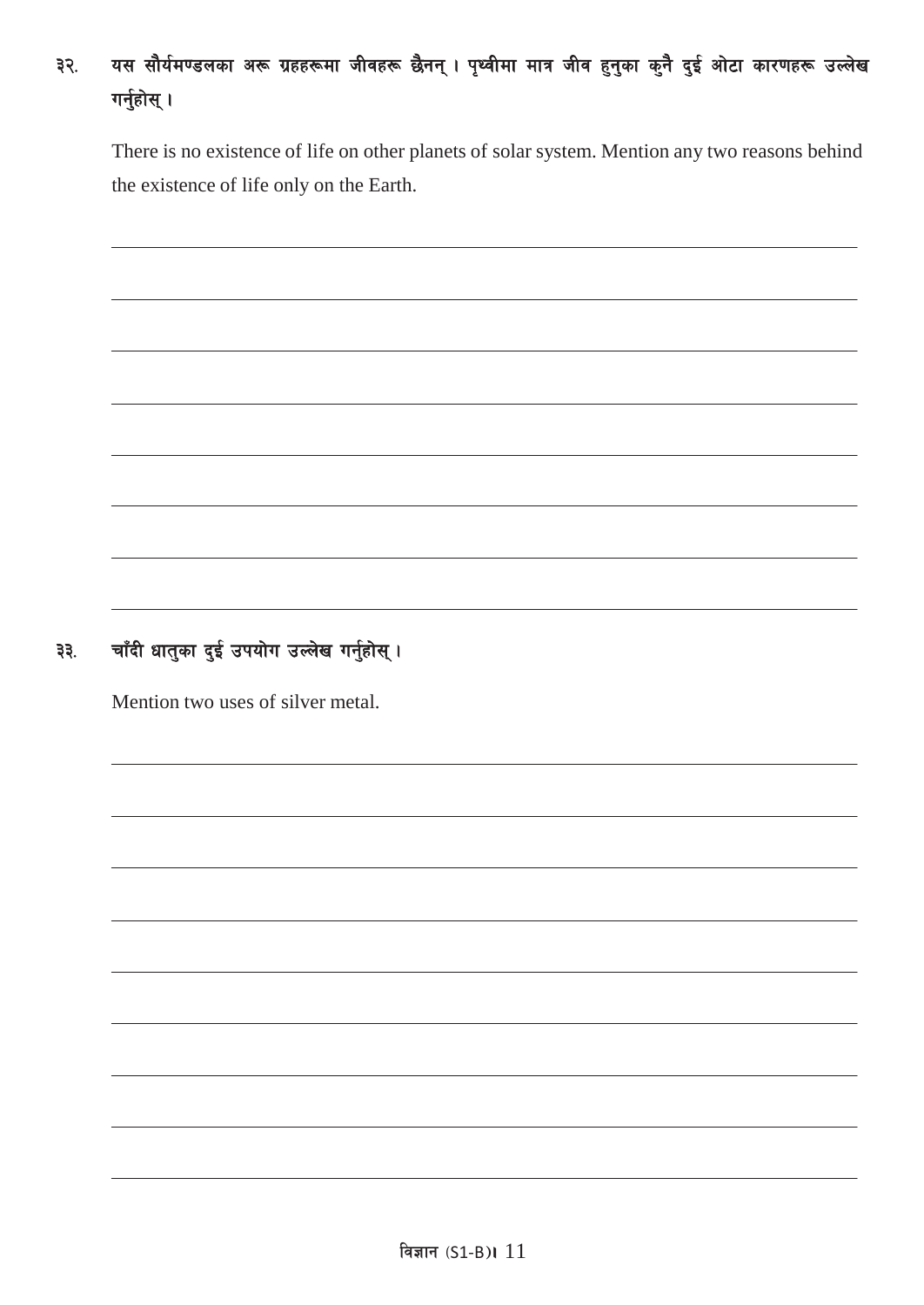## ३४. एउटा बिरुवाको फूलको सफा चित्र कोरी यसमा पत्रदल र पुष्पदल देखाउनुहोस् ।

Draw a clear diagram of a flower of a plant and show the calyx and corola.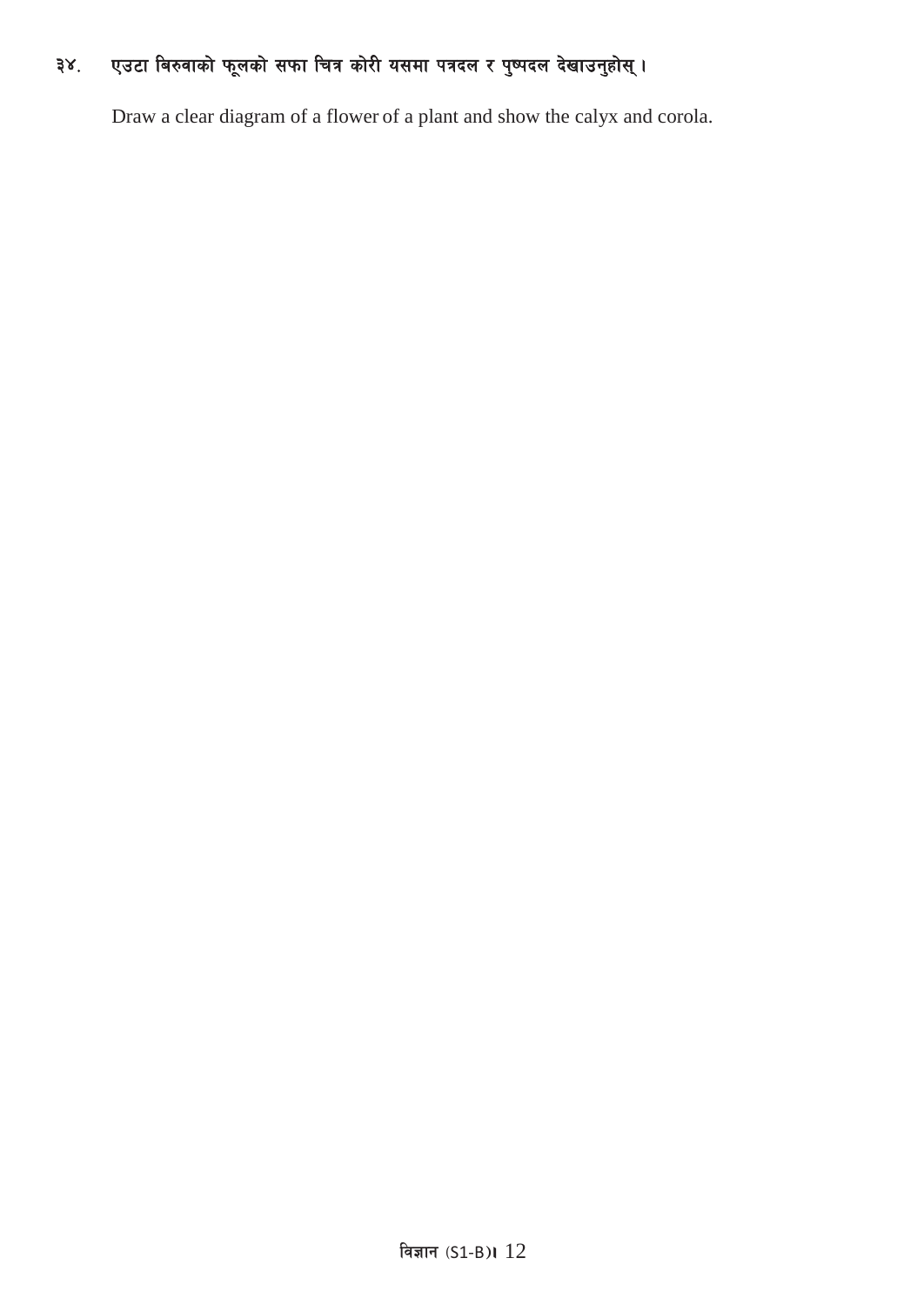## ३५. माटो संरक्षणका दुई तरिकाहरू उल्लेख गर्नुहोस् ।

Mention two methods for conservation of soil.

३६. एउटा गाडी 72km/hr को गतिमा चलिरहेको छ भने 20 मिनेटमा यसले पार गरेको दूरी कति हुन्छ ? If a vehicle is moving with a velocity of 72km/hr, what is the distance covered by it in 20 minutes ?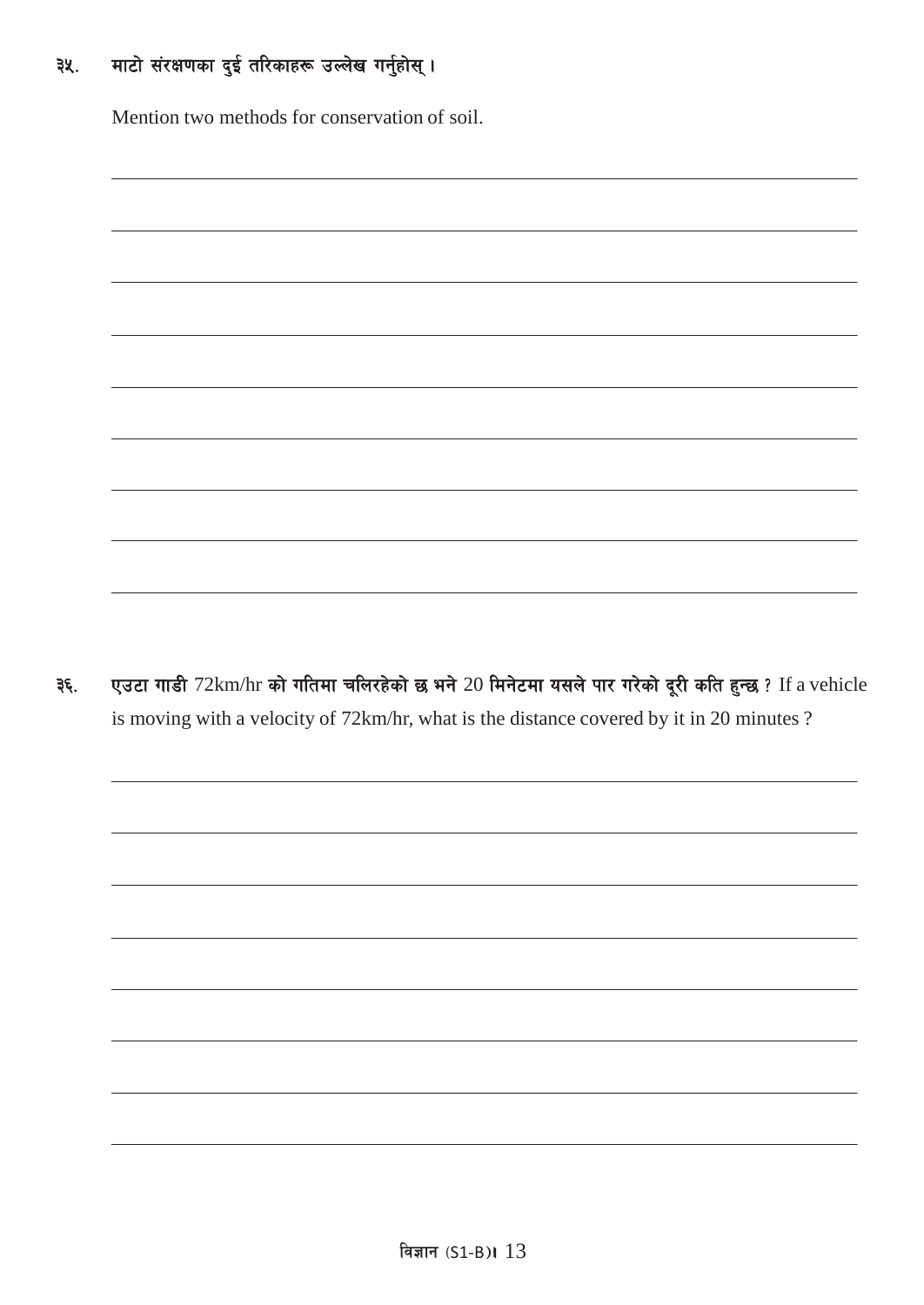३७. एउटा ५ मि. लम्बाइको ढिकिच्याउँ ठीक बीचमा अड्याइएको छ । ५० केजी पिण्ड भएकी एउटी केटी केन्द्रबाट १ मि. दूरीमा बसेकी छिन् । २० केजीको एकजना केटो ढिकिच्याउँको अर्कोतर्फ, केन्द्रबाट कति दूरीमा बस्दा उक्त केटीको तौललाई सन्तुलन गर्न सक्छ ? A uniform seesaw of 5 m length is supported at center. A girl weighing 50 Kg mass sits at 1 meter distance from center of seesaw. Find the distance where a boy of 20 Kg mass must sit to balance the weight of girl on other side of the seesaw.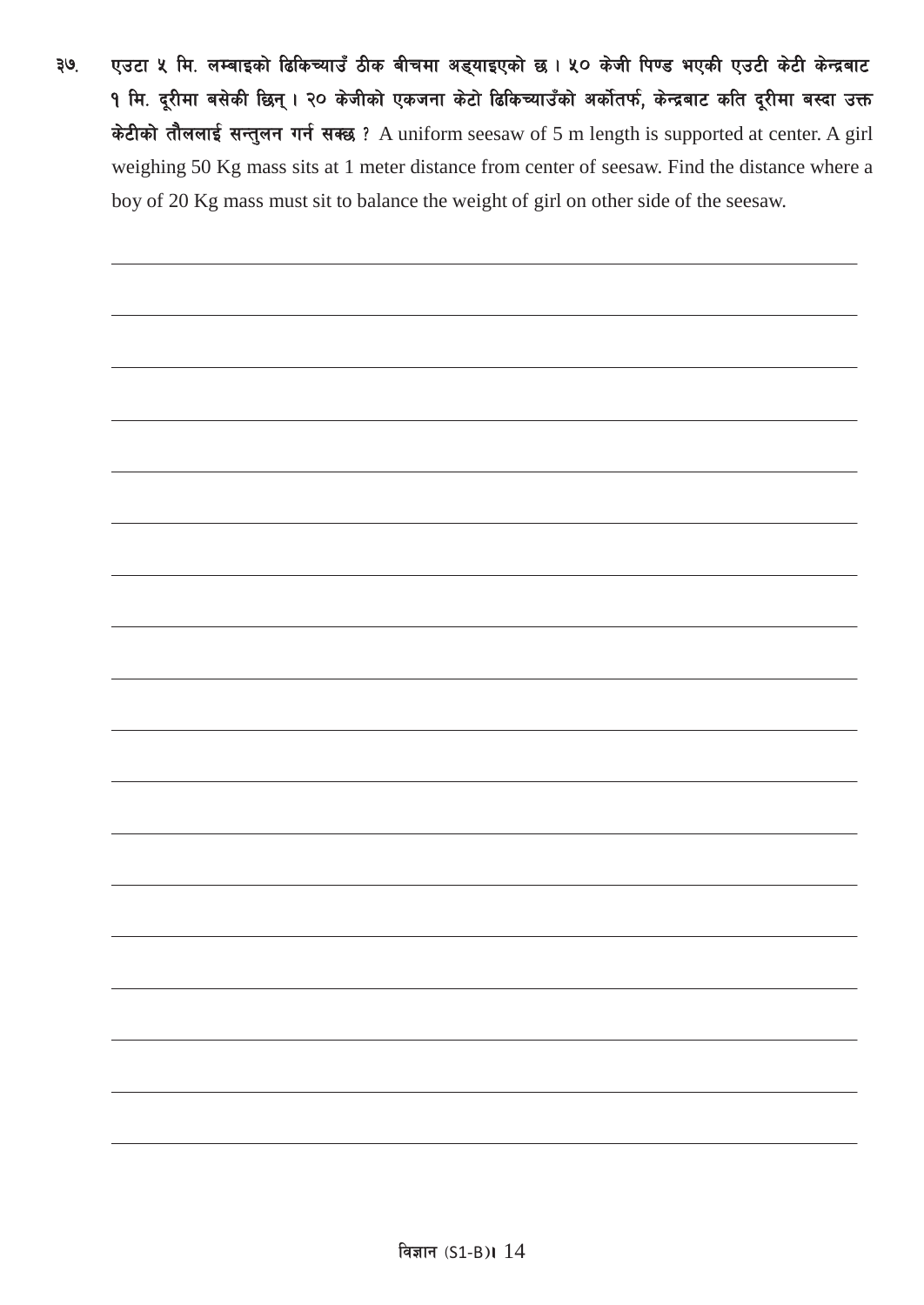#### प्रत्येक प्रश्नको उत्तर लेख्नुहोस् । ङ)

Write the answer of each question.

#### अम्लीय वर्षा कसरी हुन्छ ? यसका दुई असरहरू उल्लेख गर्नुहोस् । ३८.

How does acid rain occur? Mention its two effects.